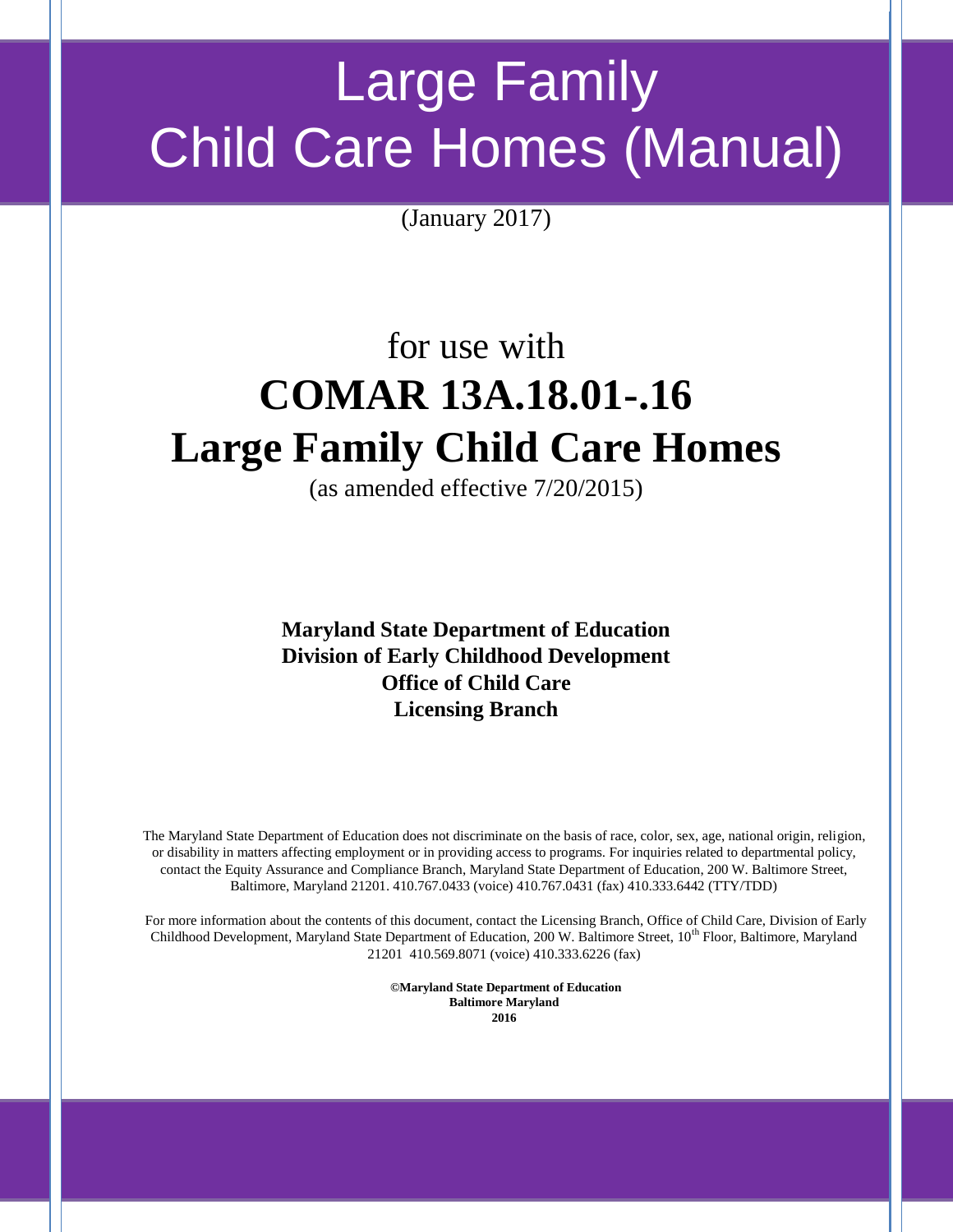## **Introduction**

#### **Purpose of the Manual**

The **Large Family Child Care Homes (Manual)** is used as a reference for Office of Child Care (OCC) licensing staff**,** registered providers, and for those who apply to become large family child care home providers. The Manual primarily provides assistance in interpreting and applying Code of Maryland Regulation (COMAR) requirements when child care facilities are inspected for compliance by licensing staff. By providing a comprehensive set of interpretive guidelines, the Manual enables large family child care home providers to achieve and maintain compliance, and enables licensing staff to assess provider compliance in a consistent and equitable manner.

#### **Contents and Use of the Manuals**

The Manual is divided into chapters. Each chapter corresponds to the chapter number and subtitle of the related COMAR (Example –COMAR 13A.18 .01 Scope and Definitions). Each chapter is posted individually with its own table of contents listing the applicable subsections. Each chapter and subtitle includes the full text of the regulations found in each subsection of the chapter, the intent of the regulation, the inspection report item, the compliance criteria, the method by which compliance with the regulation is assessed, and reference notes, as applicable. The text of each regulation appears in **bold** type. The guidance information appears in *italics*. The referenced forms and resource documents appear in *Red italics.*

The **Intent** explains the regulation in more detail and the reason for the regulation.

The **Inspection Report Item** refers to the exact location on the Electronic Licensing Inspection System (ELIS) inspection form, or the paper Inspection Report where compliance or noncompliance with the regulation is recorded during an inspection.

The **Compliance Criteria** set forth the specific elements that OCC licensing staff will use in determining whether or not the inspection report item is in compliance.

The **Assessment Method** addresses the means by which licensing staff will evaluate the compliance criteria.

The **Notes** provide further details, explanations, or reference to resource materials and/or forms. Some of the "Notes" have been included only to give additional helpful information.

The referenced **Forms** and **Resource Documents** are easily accessed on the Licensing Branch website in the "Forms" and "Resource Documents" locations.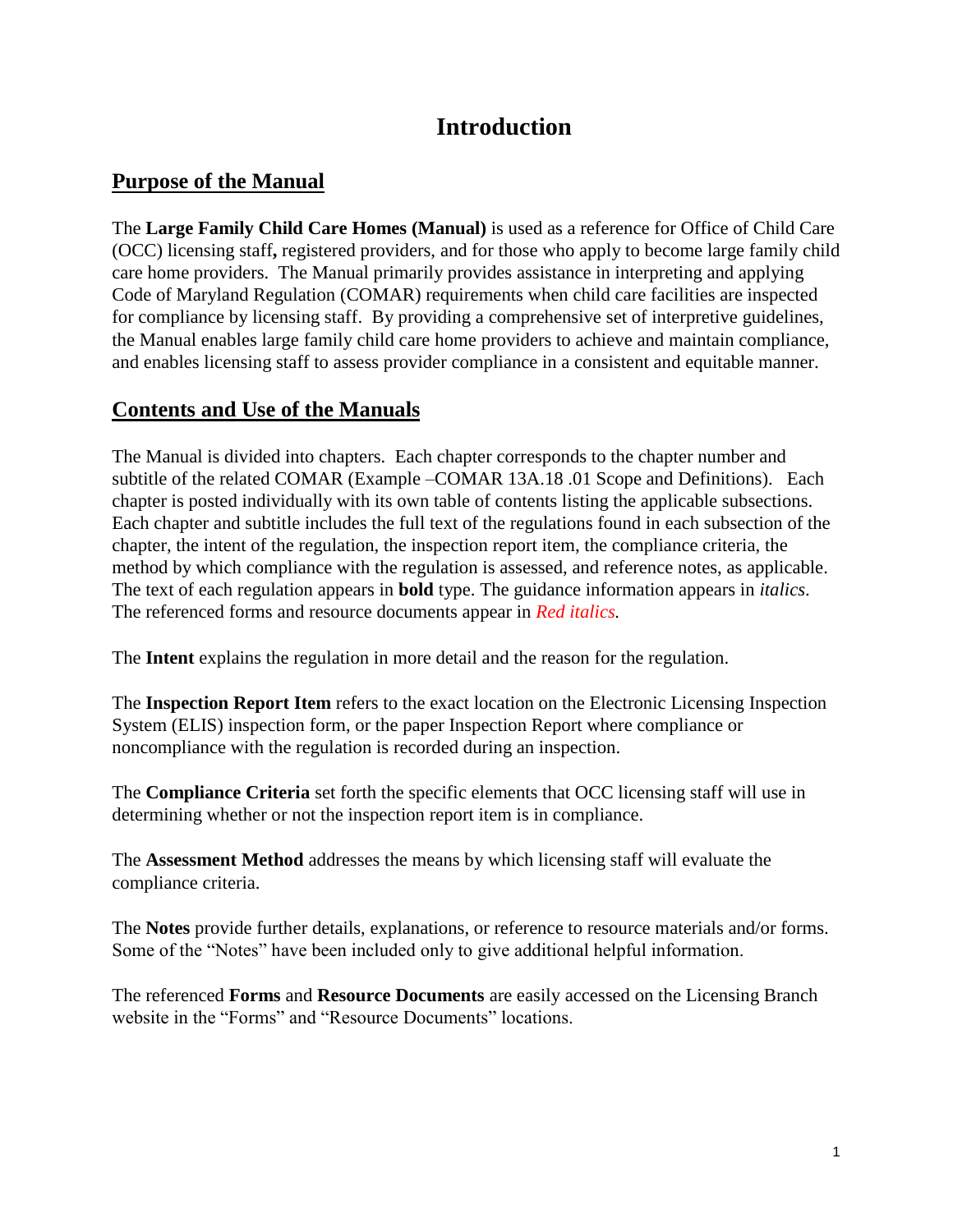## **LARGE FAMILY CHILD CARE HOMES MANUAL**

(January 2017)

for use with

### **COMAR 13A.18.01-.16 Large Family Child Care Homes**

(as amended effective  $7/20/15$ )

## **Table of Contents**

#### **Chapter (Number/Name)**

Page

| <b>COMAR 13A.18.01 SCOPE AND DEFINITIONS</b>                       |
|--------------------------------------------------------------------|
| REGISTRATION APPLICATION AND MAINTENANCE<br><b>COMAR 13A.18.02</b> |
|                                                                    |
|                                                                    |
|                                                                    |
|                                                                    |
|                                                                    |
|                                                                    |
|                                                                    |
|                                                                    |
| <b>COMAR 13A.18.03 MANAGEMENT AND ADMINISTRATION</b>               |
| <b>COMAR 13A.18.04 OPERATIONAL REQUIREMENTS</b>                    |
|                                                                    |
|                                                                    |
|                                                                    |
| <b>COMAR 13A.18.05 HOME ENVIRONMENT AND EQUIPMENT</b>              |
|                                                                    |
|                                                                    |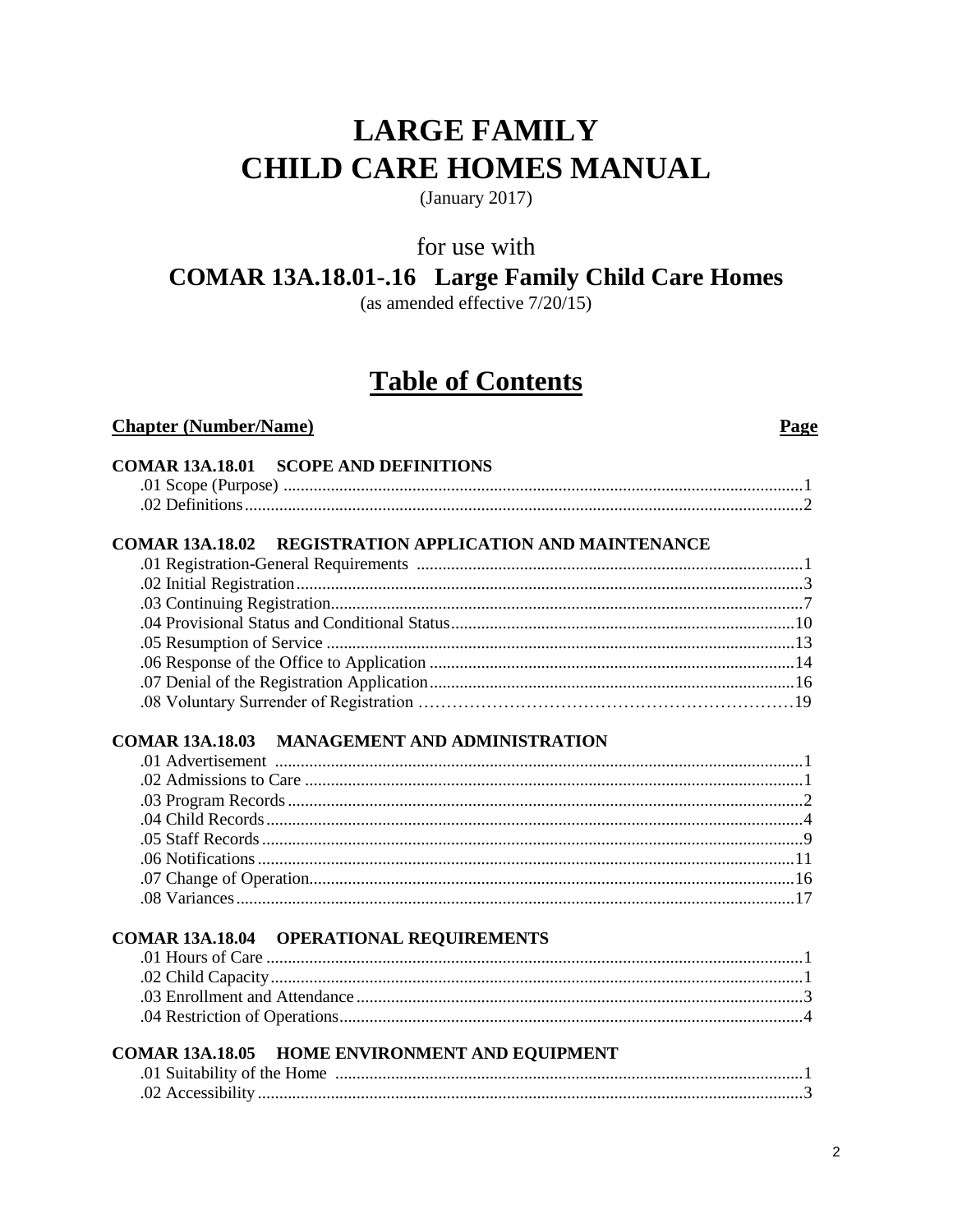#### **COMAR 13A.18.06 STAFF REQUIREMENTS**

#### **COMAR 13A.18.07 CHILD PROTECTION**

#### **COMAR 13A.18.08 CHILD SUPERVISION**

#### **COMAR 13A.18.09 PROGRAM REQUIREMENTS**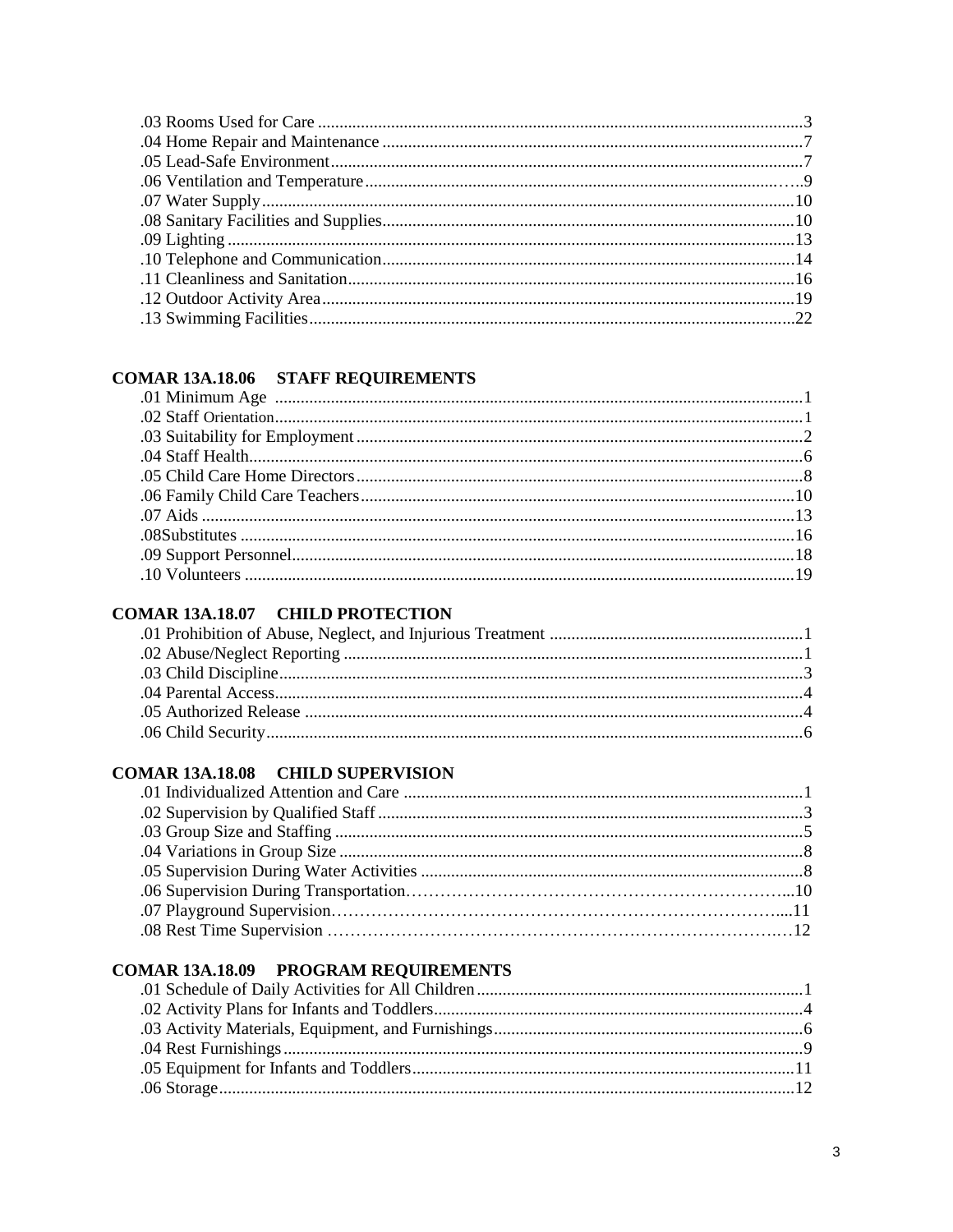#### **COMAR 13A.18.10 SAFETY**

#### COMAR 13A.18.11 HEALTH

#### **COMAR 13A.18.12 NUTRITION**

## COMAR 13A.18.13 EDUCATIONAL PROGRAMS IN NONPUBLIC NURSERY SCHOOLS

#### COMAR 13A.18.14 INSPECTIONS, COMPLAINTS, AND ENFORCEMENT